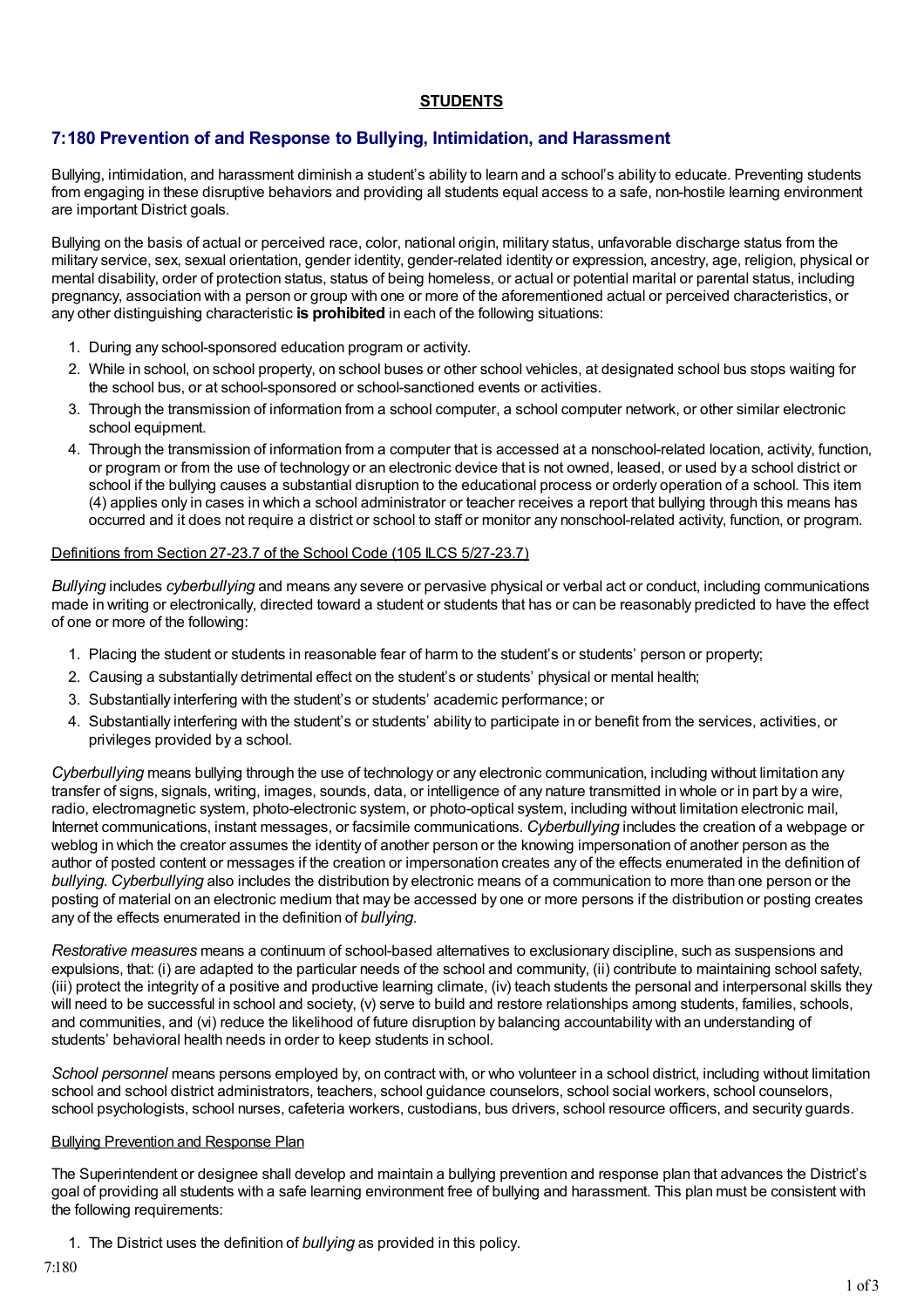- 2. Bullying is contrary to State law and the policy of this District. However, nothing in the District's bullying prevention and response plan is intended to infringe upon any right to exercise free expression or the free exercise of religion or religiously based views protected under the First Amendment to the U.S. Constitution or under Section 3 of Article I of the Illinois Constitution.
- 3. Students are encouraged to immediately report bullying. A report may be made orally or in writing to the Nondiscrimination Coordinator, Building Principal, Assistant Building Principal, Dean of Students, a Complaint Manager, or any staff member with whom the student is comfortable speaking. Anyone, including staff members and parents/guardians, who has information about actual or threatened bullying is encouraged to report it to the District named officials or any staff member. The District named officials and all staff members are available for help with a bully or to make a report about bullying. Anonymous reports are also accepted.

### **Nondiscrimination Coordinator:**

| <b>Ryan Bliss</b>                     |                                       |
|---------------------------------------|---------------------------------------|
| 600 Miller Street, Carthage, IL 62321 |                                       |
| bliss.ryan@illiniwest.org             |                                       |
| 217-357-2136                          |                                       |
|                                       |                                       |
| <b>Complaint Managers:</b>            |                                       |
| Kim Schilson                          | Jim Short                             |
| 600 Miller Street, Carthage, IL 62321 | 600 Miller Street, Carthage, IL 62321 |

217-357-9607 217-357-2136

- 4. Consistent with federal and State laws and rules governing student privacy rights, the Superintendent or designee shall promptly inform parent(s)/guardian(s) of all students involved in an alleged incident of bullying and discuss, as appropriate, the availability of social work services, counseling, school psychological services, other interventions, and restorative measures.
- 5. The Superintendent or designee shall promptly investigate and address reports of bullying, by, among other things:
	- a. Making all reasonable efforts to complete the investigation within 10 school days after the date the report of the incident of bullying was received and taking into consideration additional relevant information received during the course of the investigation about the reported incident of bullying.
	- b. Involving appropriate school support personnel and other staff persons with knowledge, experience, and training on bullying prevention, as deemed appropriate, in the investigation process.
	- c. Notifying the Building Principal or school administrator or designee of the report of the incident of bullying as soon as possible after the report is received.
	- d. Consistent with federal and State laws and rules governing student privacy rights, providing parents and guardians of the students who are parties to the investigation information about the investigation and an opportunity to meet with the principal or school administrator or his or her designee to discuss the investigation, the findings of the investigation, and the actions taken to address the reported incident of bullying.

The Superintendent or designee shall investigate whether a reported act of bullying is within the permissible scope of the District's jurisdiction and shall require that the District provide the victim with information regarding services that are available within the District and community, such as counseling, support services, and other programs.

- 6. The Superintendent or designee shall use interventions to address bullying, which may include, but are not limited to, school social work services, restorative measures, social-emotional skill building, counseling, school psychological services, and community-based services.
- 7. A reprisal or retaliation against any person who reports an act of bullying **is prohibited**. A student's act of reprisal or retaliation will be treated as *bullying* for purposes of determining any consequences or other appropriate remedial actions.
- 8. A student will not be punished for reporting bullying or supplying information, even if the District's investigation concludes that no bullying occurred. However, knowingly making a false accusation or providing knowingly false information will be treated as *bullying* for purposes of determining any consequences or other appropriate remedial actions.